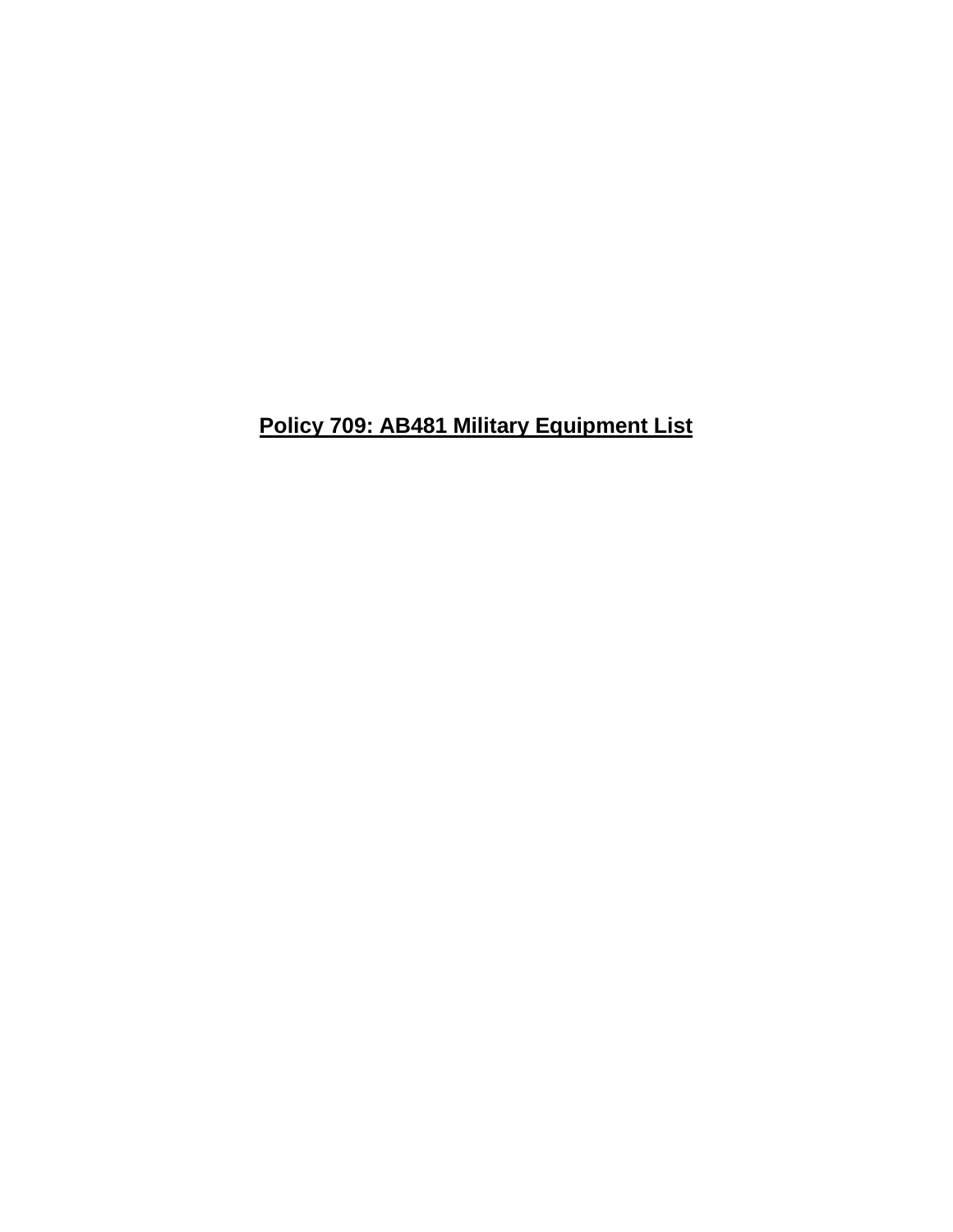## **Section One: Murrieta Police Department Specialized Equipment Inventory**

- **Unmanned, remotely piloted powered aerial or ground vehicles**
	- o **Quantity Owned/Sought:** 1 owned, 2 sought
	- o **Lifespan:** 5 years
	- o **Purpose/Capabilities/Description:** Search and locate reported missing children or at-risk adults
	- o Search and rescue operations to locate lost or injured hikers
	- o A law enforcement specific application involving Aerial drones are used for open terrain or large field searches as a force-multiplier to assist in high-risk apprehensions of armed or violent suspects. Aerial drones can be used as an interior search tool to locate suspects barricaded inside a residence or commercial structure.
	- o Unmanned robotics have numerous applications and are used instead of personnel in high-risk environments to increase safety for law enforcement
	- o Gain visual/audio data, deliver Crisis Negotiation Phone, open doors, disrupt packages, and remotely clear buildings and structures
	- o **Fiscal Impacts:** The initial costs of equipment, licensing, software and training was approximately \$40,000. Ongoing cost associated with remotely piloted aircraft/ground vehicles and maintenance is estimated to be approximately \$5,000 per year.
	- o **Legal/Procedural Rules Governing Use:** Any use of a UAS will be in strict accordance with constitutional and privacy rights and Federal Aviation Administration (FAA) regulations. The use of the UAS potentially involves privacy considerations. Absent a warrant or exigent circumstances, operators and observers shall adhere to FAA altitude regulations and shall not intentionally record or transmit images of any location where a person would have a reasonable expectation of privacy (e.g., residence, yard, enclosure). Operators and observers shall take reasonable precautions to avoid inadvertently recording or transmitting images of areas where there is a reasonable expectation of privacy. Reasonable precautions can include, for example, deactivating or turning imaging devices away from such areas or persons during UAS operations.
	- o **Training Required:** Prior to piloting any UAS/Drone staff members must secure an FAA Remote Pilot License and complete all training required by our FAA COA.
- **Command and Control Vehicles used to facilitate the operational control and direction of public safety units.** 
	- o **Quantity Owned/Sought:** 1 owned
	- o **Lifespan:** 20-year lifespan on chassis and vehicle structure. Upgrades needed every 5-7 years to maintain IT systems.
	- o **Purpose/Capabilities/Description:** Command vehicles are built in various platforms to include  $\frac{1}{2}$  ton pickup chassis, vans, trailers, and RV style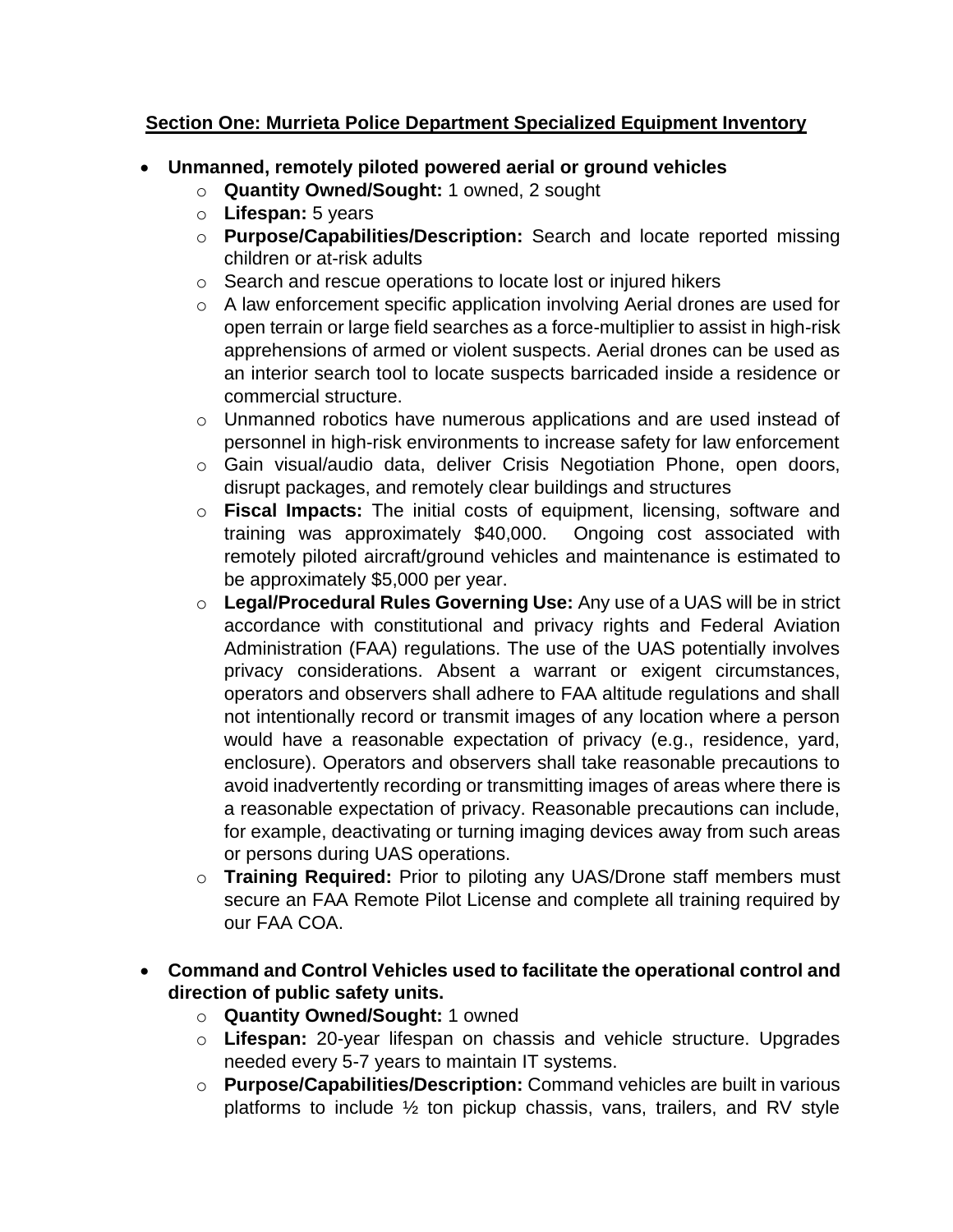configurations. Vehicles are built to better assist in command and control during law enforcement operations, natural disasters, and public safety issues. Vehicles are designed with additional communication abilities, computers, white boards, lightening, generators, and mission essential supplies. Purchase cost was \$450,000.

- o **Fiscal Impact:** Annual maintenance cost is approximately \$1000.
- o **Legal/Procedural Rules Governing Use**: Use shall be in accordance with California State law regarding the operation of motor vehicles.
- o **Training Required:** The CNT team are trained quarterly in vehicle operation, equipment use, and driving.

## • **Armored vehicles with breaching or entry apparatus attachable**

- o **Quantity Owned/Sought:** 1 owned
- o **Lifespan:** 25 years
- o **Purpose/Capabilities/Description: To be used** Inventory includes one (1) LENCO Ballistic Engineered Armored Response Counter-Attack Truck (BEAR-CAT). The BEAR-CAT, or rescue vehicles, are primarily used during high-risk tactical enforcement operations, officer rescues, and vehicle borne interventions. Additional deployments are used during criminal unrest and riots. Rescue vehicles provide ballistic safety during containment and apprehension of armed violent suspects
- o Rescue vehicle for on-campus active shooter incidents to rescue injured victims
- o 4X4 capability to transport or evacuate victims in floods, fires, or other natural disasters
- o Rescue vehicles provide numerous safety capabilities for law enforcement, victim rescues, and overall community safety
- o BEAR-CAT vehicles have attachable metal booms that can be used for breaching structures, fences, or ramming objects during high-risk incidents, to include active shooter incidents on school grounds or buildings
- o **Fiscal Impacts:** Initial cost \$269,000. Annual maintenance cost approximately \$5,000.
- o **Legal/Procedural Rules Governing Use**: Use shall be in accordance with California State law regarding the operation of motor vehicles.
- o **Training Required:** The officers are trained yearly in vehicle operation, equipment use, and driving.

## • **Assault weapons defined under PC 30510 & PC 30515**

- o **Quantity Owned/Sought:** 45 owned
- o **Lifespan:** 15 years
- o **Purpose/Capabilities/Description:** Inventory includes AR-15 style rifles that function at fully automatic and semi-automatic capability, Benelli shotguns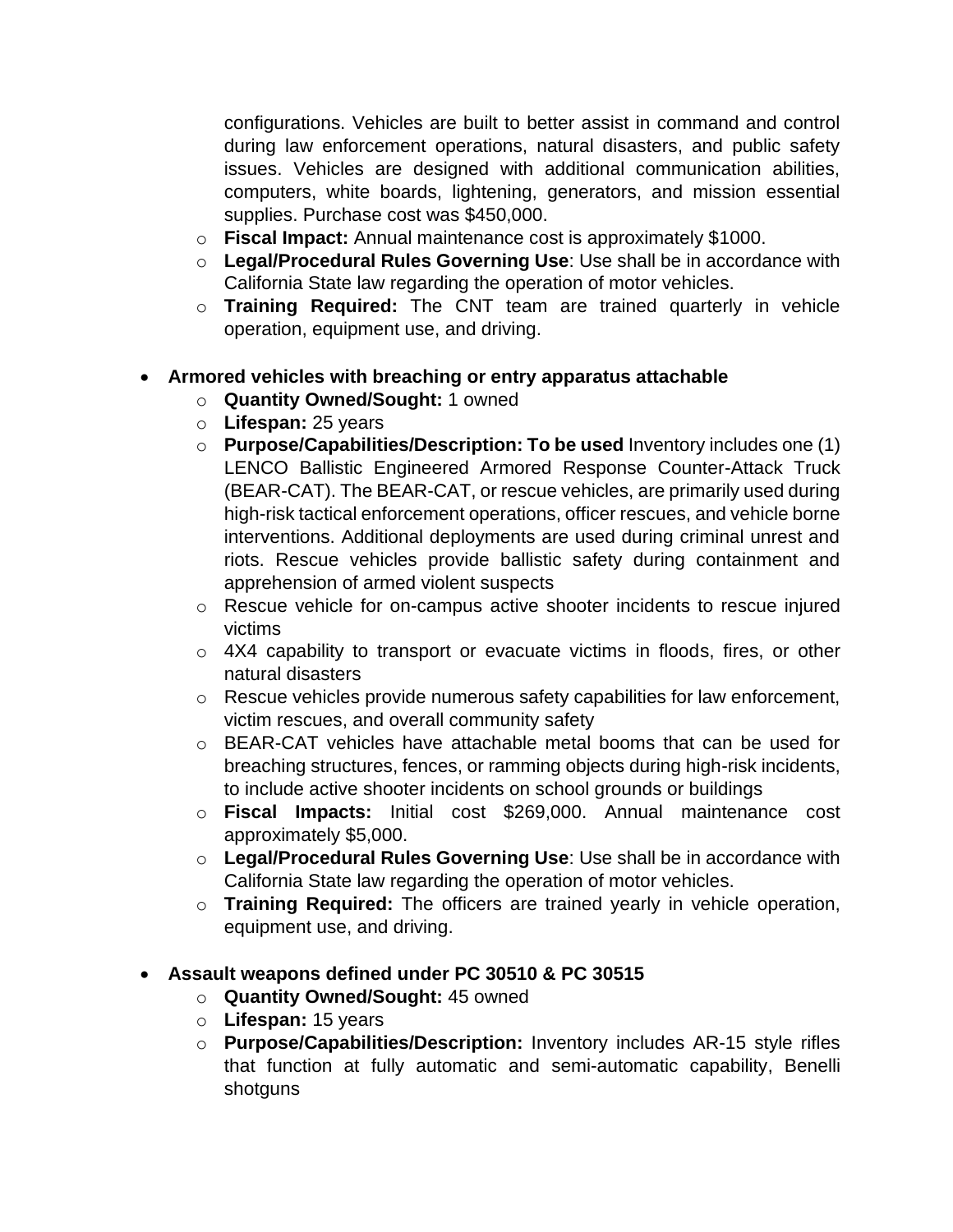- o Increased accuracy and precision at long-range distance to address a threat, if present and feasible
- o Currently used by most law enforcement agencies across the nation
- o **Fiscal Impacts:** The initial cost of AR-15 style rifles are approximately \$1200-\$1500 each. The ongoing costs for ammunition will vary and maintenance is conducted by departmental staff.
- o **Legal/Procedural Rules Governing Use:** All applicable State, Federal and Local laws governing police use of force. Various Murrieta Police Department Policies on Use of Force and Firearms.
- o **Training Required:** Officers must successfully complete a CA POST certified 24-hour patrol rifle course as well as regular department firearms training and qualifications as required by law and policy.

## • **Diversionary Devices**

- o **Quantity Owned/Sought:** 25 owned 24 sought
- o **Lifespan:** 5 years
- o **Purpose/Capabilities/Description:** Light Sound Diversionary Device (LSDD- "Flashbangs") are used to minimize risk to all parties through the temporary distraction or disorientation of armed and violent suspects that pose significant danger to law enforcement personnel and community.
- o The effects of the LSDD reduce a suspect's reactionary capabilities and allow for momentary disorientation which creates a tactical advantage. LSDD is a hand delivered device and generally deployed on the exterior of structures
- o Provides a humane fright to aggressive dogs that pose a threat to law enforcement personnel
- o A diversionary device is ideal for distracting dangerous suspects during assaults, hostage rescue, room entry or other high-risk arrest situations.
- o **Fiscal Impact:** Initial cost per item \$141. No annual maintenance cost.
- o **Legal/Procedural Rules Governing Use:** MPD policy is to utilize diversionary devices only for official law enforcement purposes and pursuant to State and Federal law regarding use of force.
- o **Training Required:** The Murrieta SWAT Team provides internal training by POST certified instructors for staff members prior to allowing them to use any of these items.

## • **Chemical Agents and Smoke canisters**

- o **Quantity Owned/Sought:** 23 owned 20 sought
- o **Lifespan:** 5 years
- o **Purpose/Capabilities/Description:** To limit the escalation of conflict where employment of lethal force is prohibited or undesirable.
- o Chemical agents are deployed through various means to include hand delivery and weapon launchable, such as pepper ball. Munitions are 40mm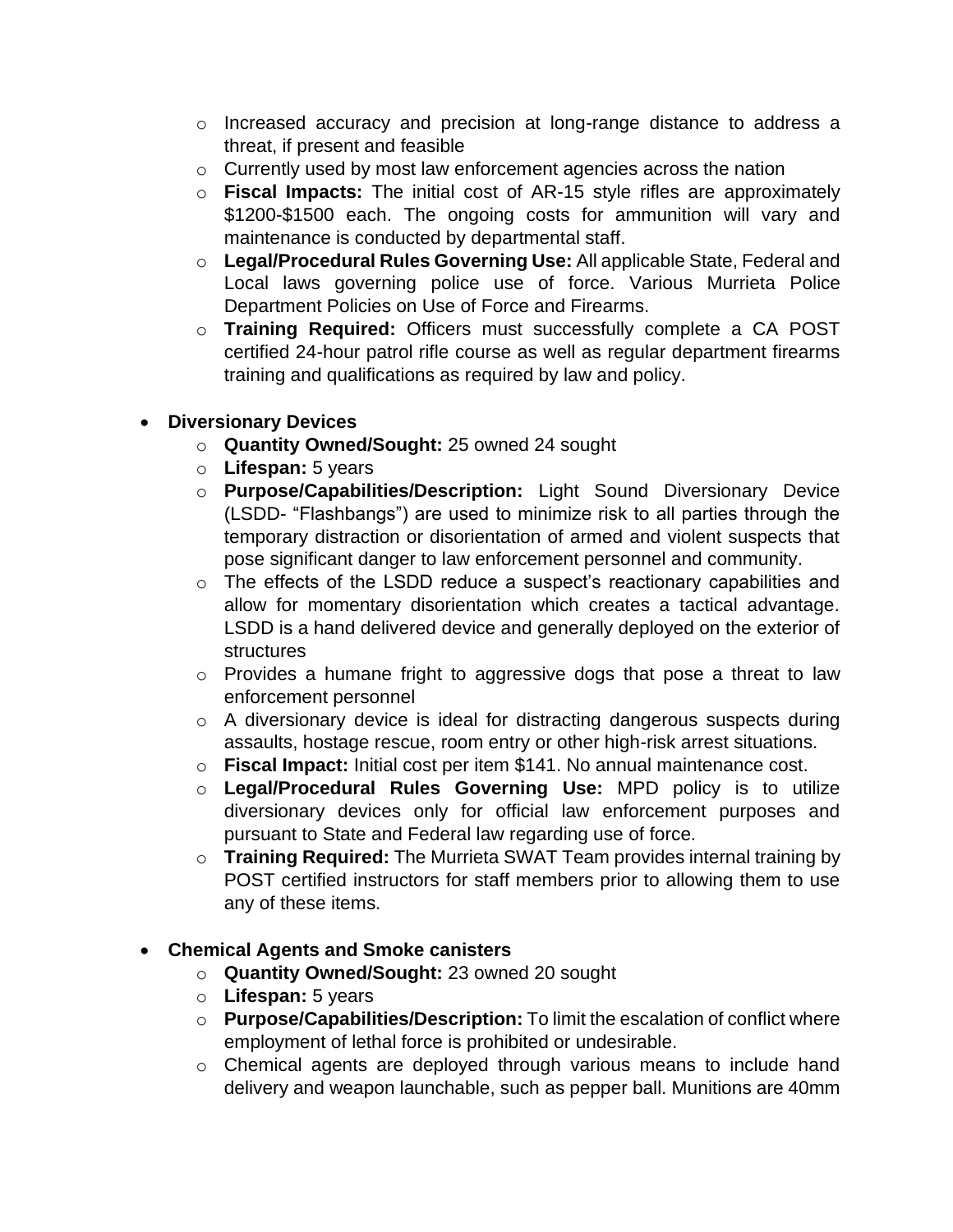caliber, shotgun ferret rounds or canister shotgun launched ordinance. Hand delivered chemical agents are placed in metal burn boxes to reduce fire hazards

- o May be used for dangerous and/or combative subjects, riot/crowd control and civil unrest incidents, circumstances where a tactical advantage may be gained, potentially viscous animals, training exercises or approved demonstrations, circumstances where a tactical advantage can be obtained.
- o **Fiscal Impact:** Initial cost per item \$50. No annual maintenance cost.
- o **Legal/Procedural Rules Governing Use:** MPD policy is to utilize chemical agents only for official law enforcement purposes and pursuant to State and Federal law regarding use of force.
- o **Training Required:** Sworn members utilizing chemical agent canisters are certified by POST less lethal and chemical agent instructors.

# • **40mm projectile / rubber bullet launchers**

- o **Quantity Owned/Sought:** 6 owned 10 sought
- o **Lifespan:** 15 years
- o **Purpose/Capabilities/Description:** The 40mm Less Lethal Launchers and Kinetic Energy Munitions are intended for use as a less lethal use of force option. Less than lethal 40mm launchers and rubber projectile munitions are configured for high and low energy impact. Munitions have the additional benefit as a barrier round for breaking vehicle and residential glass so that chemical munitions can be deployed. 40mm less than lethal launchers have been effective in disarming violent suspects, armed suspects, and subjects who are suicidal with minimal injury and risk to the person, law enforcement or the public. These launchers are light weight, versatile and used worldwide by police and corrections officers. The 40MM launcher family of products is available in single-shot, spring-advance multi, and pump-advance multi-versions.
- o **Fiscal Impacts:** The initial cost of each 40mm launcher was \$1700. The ongoing costs for munitions will vary and maintenance is conducted by departmental staff.
- o **Legal/Procedural Rules Governing Use:** MPD policy is to utilize less than lethal and chemical agents only for official law enforcement purposes and pursuant to State and Federal law regarding use of force.
- o **Training Required:** Officers must complete a department certified 40mm course as well as regular training and qualifications as required by law and policy.
- **Bean bag launchers** 
	- o **Quantity Owned/Sought:** 6 owned 20 sought
	- o **Lifespan:** 25 years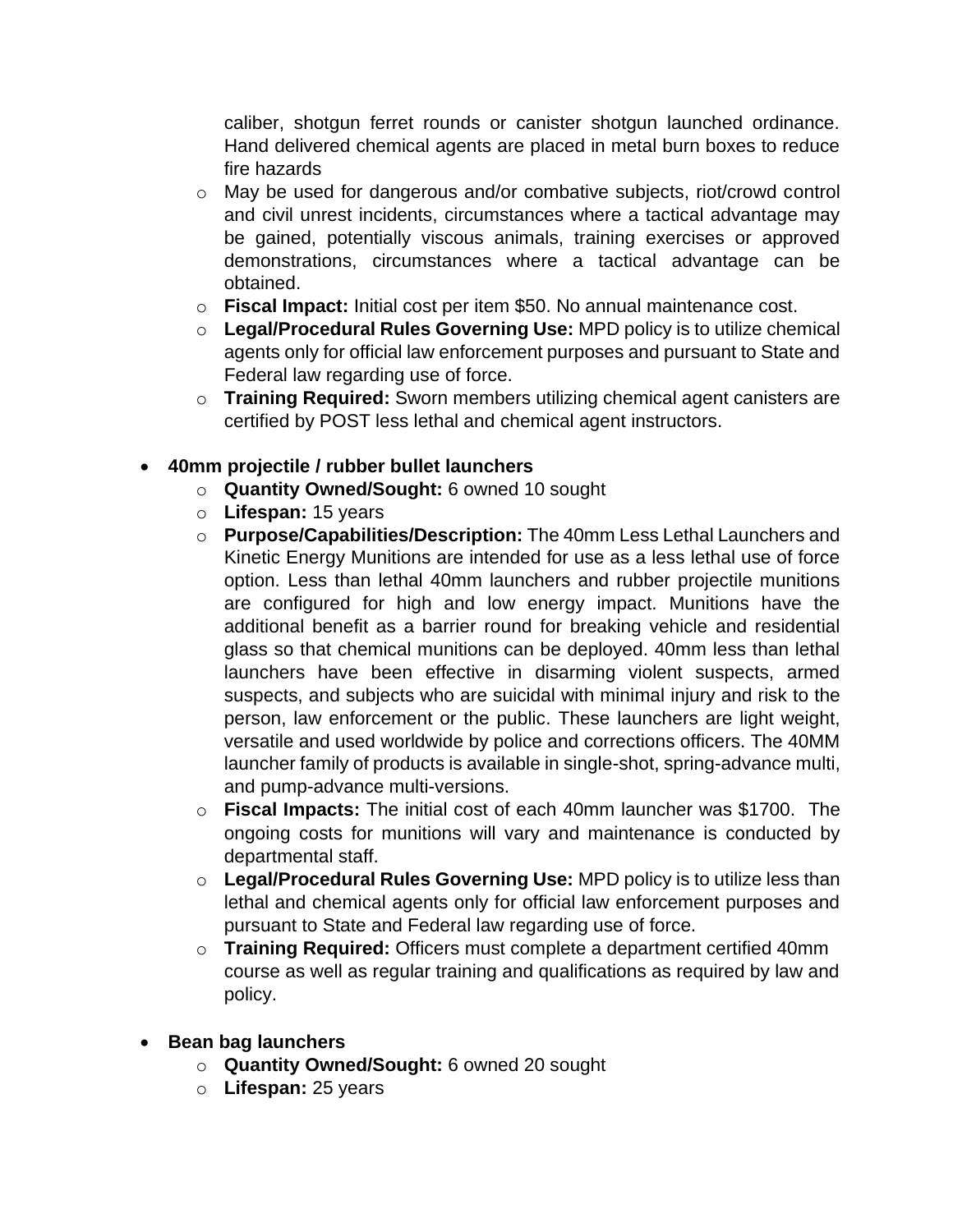- o **Purpose/Capabilities/Description:** To limit the escalation of conflict where employment of lethal force is prohibited or undesirable.
- o Less than lethal bean bags are deployed through a marked/orange colored easily identifiable less than lethal shotgun. The bean bag round is a small led pellet filled munition made of high-density cloth. The bean bag is the predecessor to 40mm less than lethal launcher, having similar benefits as other less than lethal platforms
- o **Authorized Use:** Situations for use of the less lethal weapon systems may include, but are not limited to: Self-destructive, dangerous and/or combative individuals, riot/crowd control and civil unrest incidents, circumstances where a tactical advantage can be obtained, potentially vicious animals.
- o **Fiscal Impact:** Annual maintenance is approximately \$50 for each shotgun
- o **Legal/Procedural Rules Governing Use:** utilize the less lethal shotgun only for official law enforcement purposes, and pursuant to State and Federal law, including those regarding the use of force
- o **Training Required:** All officers are trained in the 12 gauge less lethal shotgun as a less lethal option by in-service training. SWAT personnel receive additional training internally when they transfer to the unit.
- o SWAT operators who utilize these munitions have been through and successfully completed a POST approved gas school and/or trained in house by POST certified chemical agent instructors for muzzle blast training.
- **Non-handheld battering rams, slugs and breaching equipment apparatuses that are explosive in nature** 
	- o **Quantity Owned/Sought:** None
	- o **Lifespan:** 5 years
	- o **Purpose/Capabilities/Description:** Explosive breaching tools are used to breach fortified structures to establish a point of entry. Explosive charges are fashioned to produce little to no fragmentation at the time of detonation. Explosive breaching effectively reduces the time spent overcoming a fortified door or structure. The reduction in time mitigating a hardened structure increasing officer safety and the element of surprise. Blast injuries are reduced by using low yield explosives that mechanically overcome door frames and locking mechanisms. Explosive breaching mandates extensive schooling and certification processes
	- o **Avon frangible shotgun ammunition is used to breach doors and points of entry on fortified doors or structures.** The rounds are used to impact door hinges, doorknobs and locks.
	- o **Fiscal Impacts:** None. Equipment owned, maintained, and operated by another agency.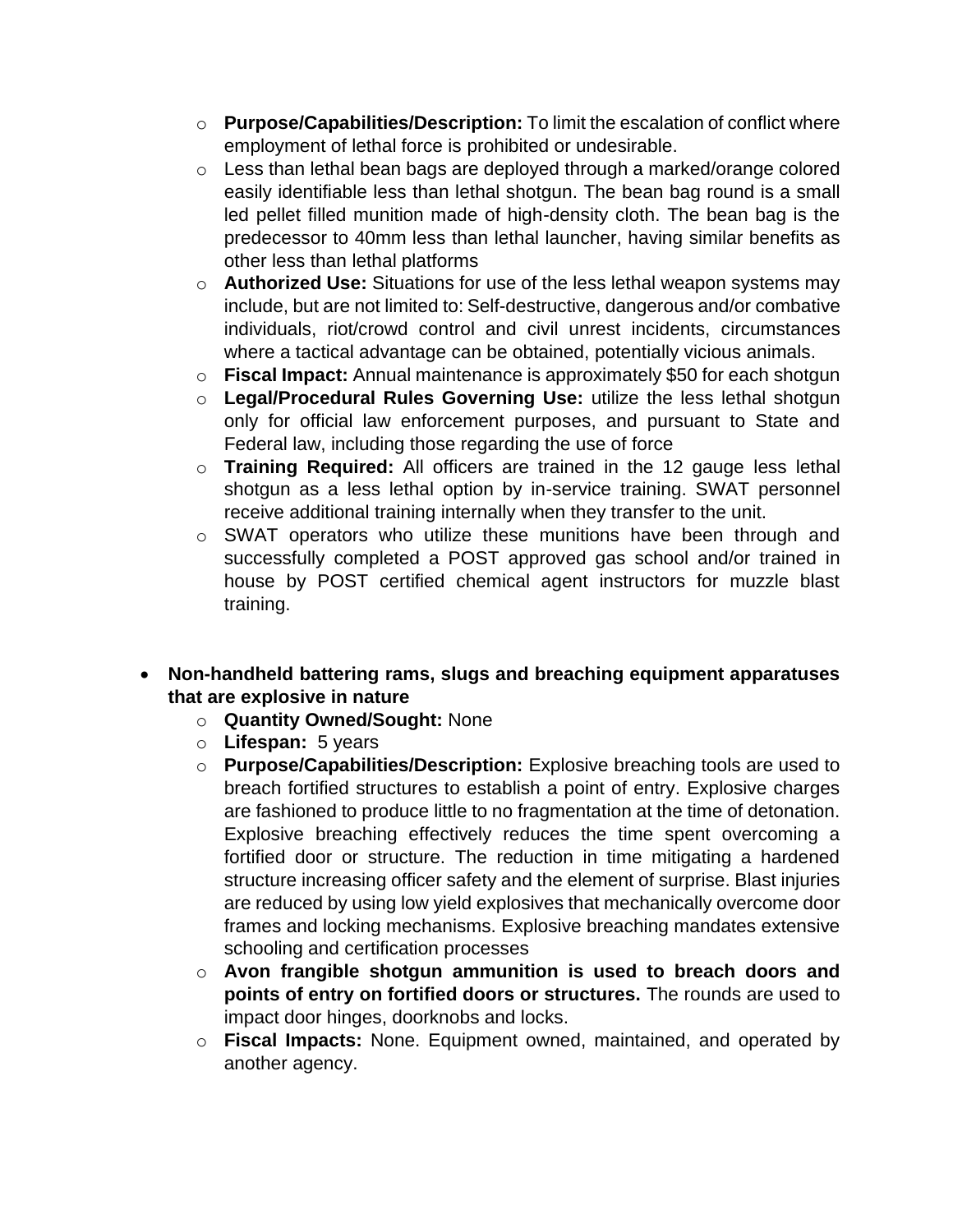- o **Legal/Procedural Rules Governing Use:** Diversionary devices and explosive breaching tools are only for official law enforcement purposes and pursuant to State and Federal law regarding use of force.
- o **Training Required:** None, Equipment owned, maintained and operated by another agency.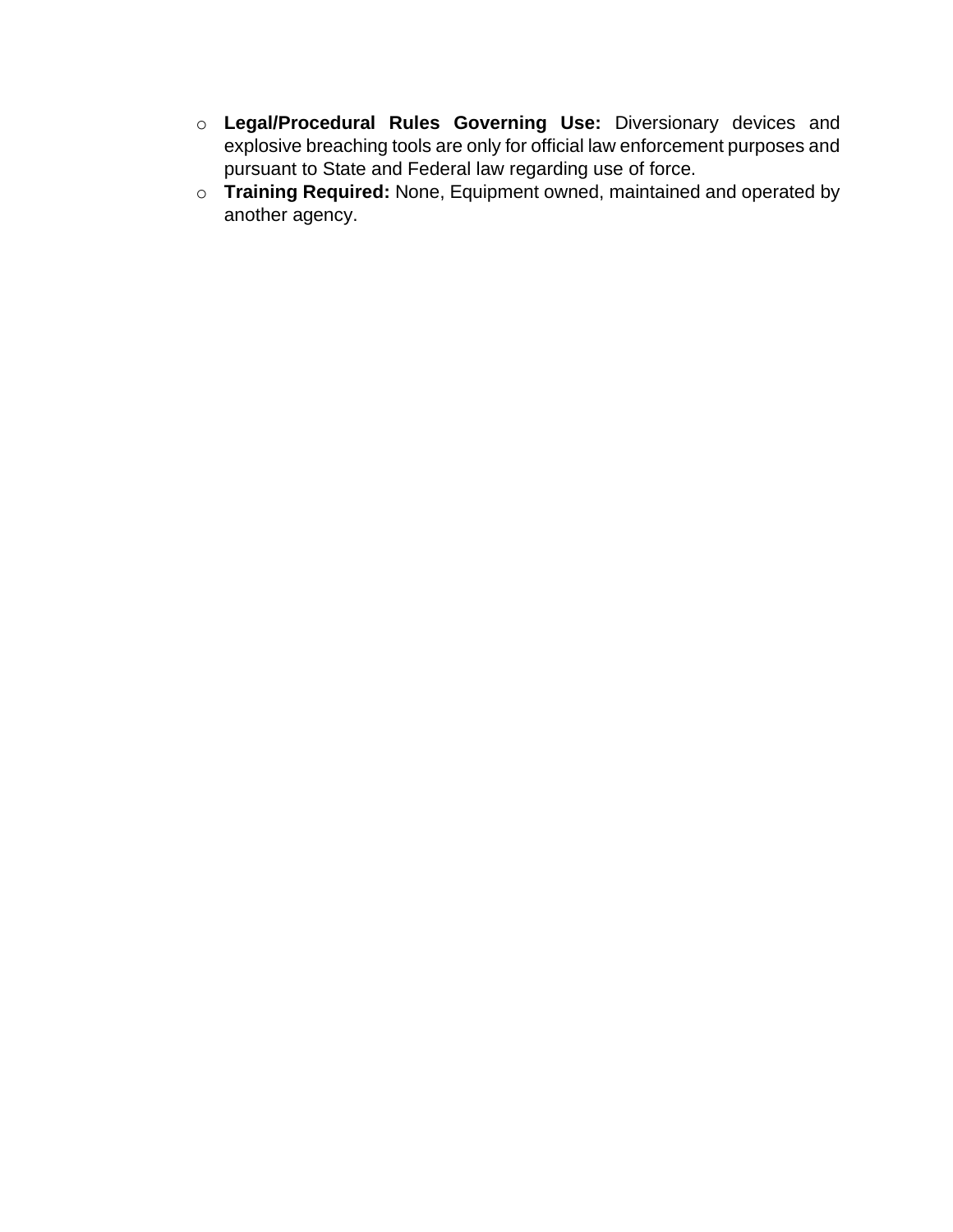#### **Section Two: Specialized Equipment Inventory known to be owned and/or utilized by law enforcement agencies with which the Murrieta Police Department collaborates with and/or may require assistance from in a mutual-aid situation for law enforcement services**

- **MRAP vehicle**
	- o **Quantity Owned/Sought:** None
	- o **Lifespan:** Unknown
	- o **Purpose/Capabilities/Description:** The MRAP is a large ballistic armored rescue vehicle deployed during search warrant services and primarily in open desert areas requiring extreme off-road capability. The MRAP is also used for large parcel outdoor illegal marijuana grow enforcement. Operation requires a Class "B" driver's license. Capable of transporting personnel and equipment while providing them with armored protection from gunfire.
	- o **Fiscal Impacts:** None. Equipment owned, maintained, and operated by another agency.
	- o **Legal/Procedural Rules Governing Use:** The MRAP can be deployed any time tactical operators determine that there is a need to move personnel and/or resources into areas in which they have reason to expect potential armed resistance requiring its protection.
	- o **Training Required:** None, Equipment owned, maintained and operated by another agency.

#### • **Armored Vehicles with breaching or entry apparatus or water cannon**

- o **Quantity Owned/Sought:** None
- o **Lifespan:** Unknown
- o **Purpose/Capabilities/Description:** Inventory includes four LENCO Ballistic Engineered Armored Response Counter-Attack Trucks (BEARCATS). The BEARCAT's are primarily used during high-risk tactical enforcement operations, officer rescues, and vehicle borne interventions. Additional deployments are used during criminal unrest and riots. Rescue vehicles provide ballistic safety during containment and apprehension of armed violent suspects
- o Rescue vehicle for on-campus active shooter incidents to rescue injured victims
- o 4X4 capability to transport or evacuate victims in a natural disaster
- o BOMB-CAT bullet resistant rescue vehicle provisioned with a front mounted Water Cannon. BOMB-CAT use is for tactical operations and explosive ordinance mitigation and fire suppression
- o Rescue vehicles provide numerous safety capabilities for law enforcement, victim rescues, and overall community safety
- o TAC-CAT vehicle- A tracked bullet resistant caterpillar tractor driven and deployed during high-risk and tactical operations, with various hydraulic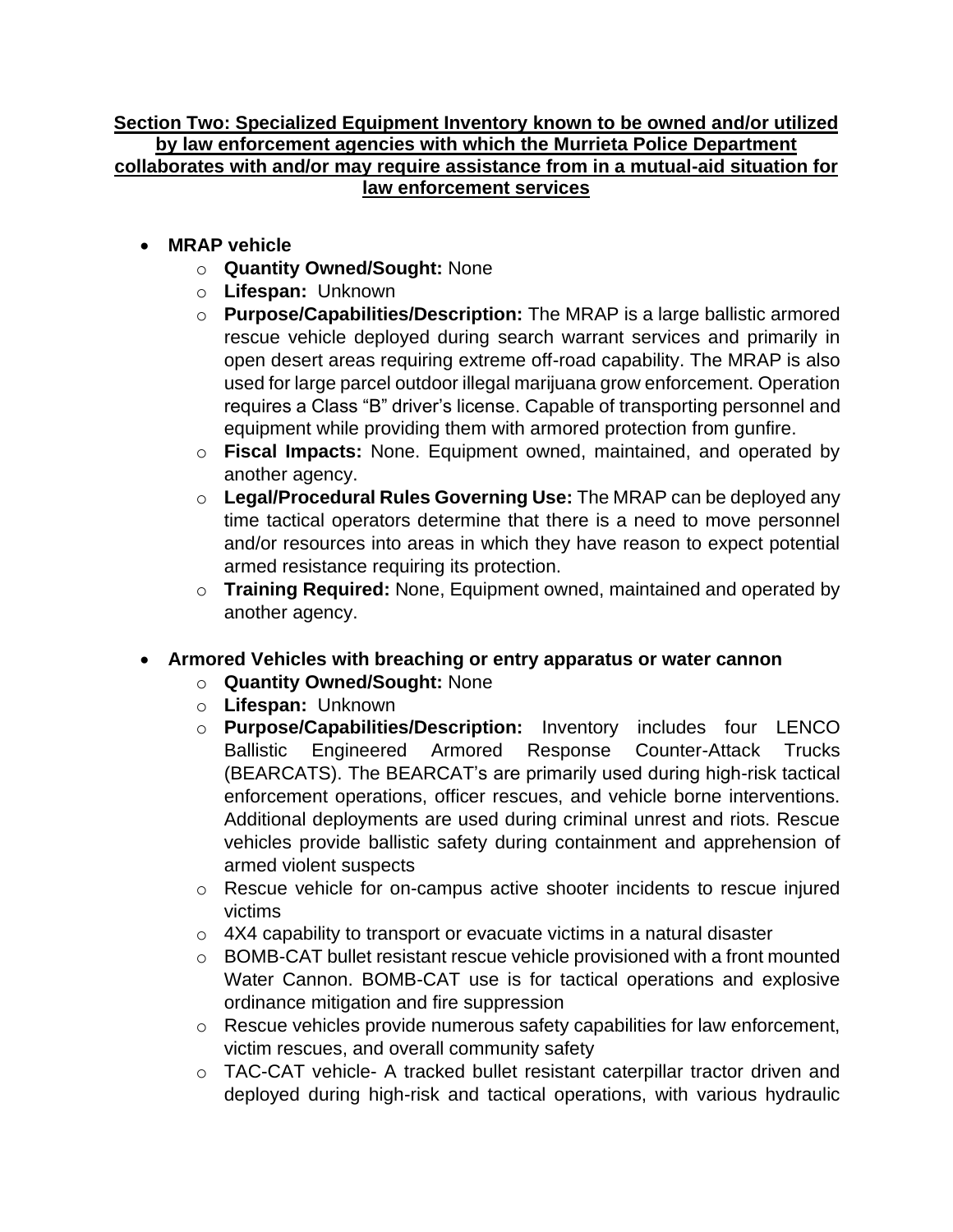boom attachments including claw, chemical agent dispersal box and ram extension

- o **Fiscal Impacts:** None. Equipment owned, maintained, and operated by another agency.
- o **Legal/Procedural Rules Governing Use:** Use shall be in accordance with California State law regarding the operation of motor vehicles.
- o **Training Required:** None, Equipment owned, maintained and operated by another agency.

# • **Long Range Acoustic Device (LRAD)**

- o **Quantity Owned/Sought:** None
- o **Lifespan:** Unknown
- o **Purpose/Capabilities/Description:** LRAD is an acoustic hailing device used for emitting amplified public announcements during search warrant services, barricaded suspects, or tactical operations. The loud audible technology ensures broadcasted announcements are loud and clear while offering advantages over less amplified patrol car PA systems. The larger LRAD 1000 system is portable and can be used for criminal unrest and rioting to provide clear dispersal orders for unlawful assembly. LRAD can also be used for any public announcements or safety advisements during natural disasters or evacuations
- o **Fiscal Impacts:** None. Equipment owned, maintained, and operated by another agency.
- o **Legal/Procedural Rules Governing Use:** LRADs can only be deployed in accordance with all applicable State, Federal and Local laws governing police use of force, crowd control, etc.
- o **Training Required:** None, Equipment owned, maintained and operated by another agency.

# • **Flashbang grenades and explosive breaching tools**

- o **Quantity Owned/Sought:** None
- o **Lifespan:** Unknown
- o **Purpose/Capabilities/Description:** Light Sound Diversionary Device (LSDD- "Flashbangs") are diversionary devices used to minimize risk to all parties through the temporary distraction or disorientation of armed and violent suspects that pose significant danger to the deputies and community. The effects of the LSDD reduce a suspect's reactionary capabilities and allow for momentary disorientation, which creates a tactical advantage. LSDD is a hand delivered device and generally deployed on the exterior of structures
- o Provides a humane fright to aggressive dogs that pose a threat to law enforcement officers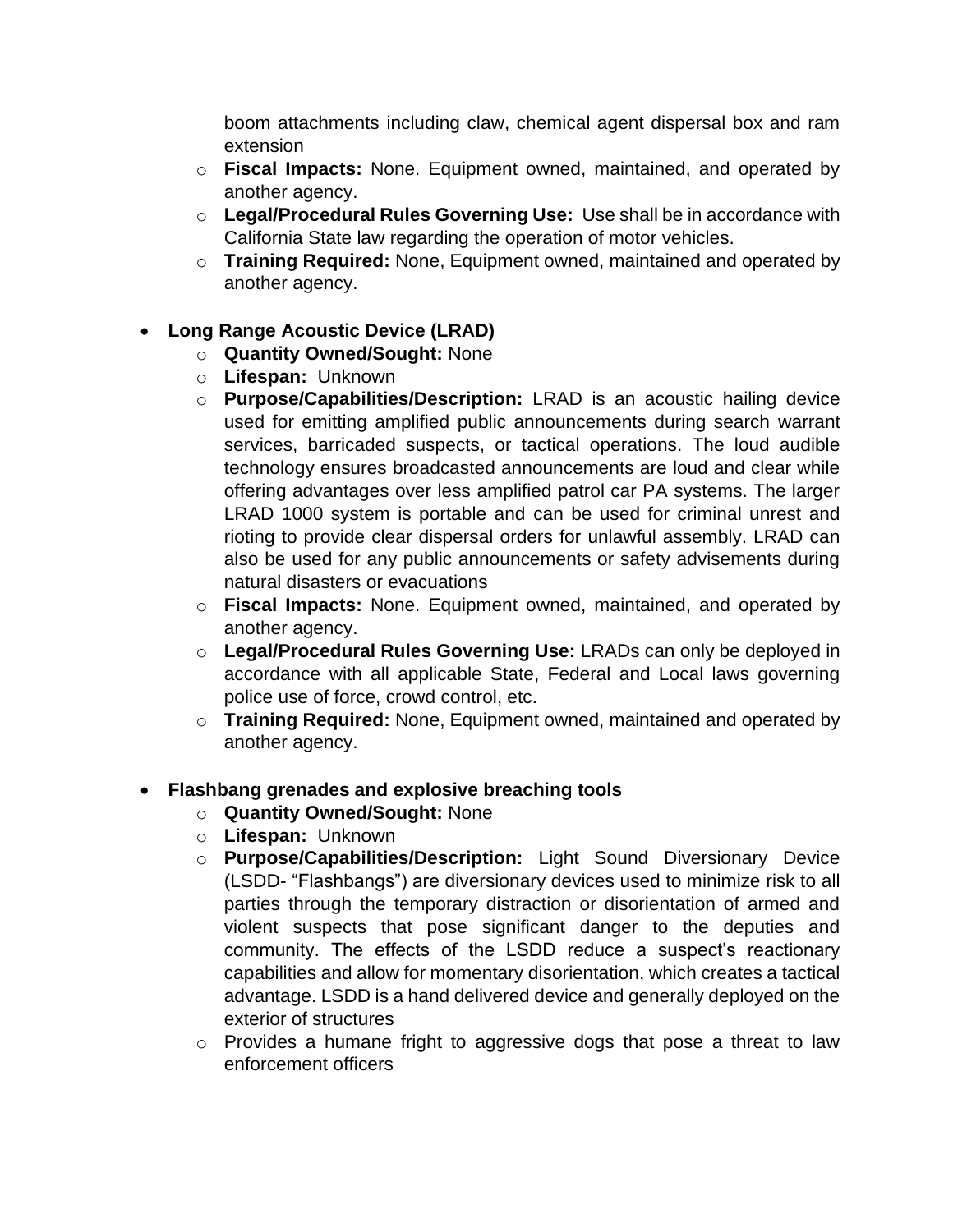- $\circ$  Explosive breaching tools are used to breach fortified structures to establish a point of entry. Explosive charges are fashioned to produce little to no fragmentation at the time of detonation. Explosive breaching effectively reduces the time spent overcoming a fortified door or structure. The reduction in time mitigating a hardened structure increasing officer safety and the element of surprise. Blast injuries are reduced by using low yield explosives that mechanically overcome door frames and locking mechanisms. Explosive breaching mandates extensive schooling and certification processes
- o **Fiscal Impacts:** None. Equipment owned, maintained, and operated by another agency.
- o **Legal/Procedural Rules Governing Use:** Diversionary devices and explosive breaching tools are only for official law enforcement purposes and pursuant to State and Federal law regarding use of force.
- o **Training Required:** None, Equipment owned, maintained and operated by another agency.

## • **Non-handheld battering rams, slugs and breaching equipment apparatuses that are explosive in nature**

- o **Quantity Owned/Sought:** None
- o **Lifespan:** Unknown
- o **Purpose/Capabilities/Description:** Explosive breaching tools are used to breach fortified structures to establish a point of entry. Explosive charges are fashioned to produce little to no fragmentation at the time of detonation. Explosive breaching effectively reduces the time spent overcoming a fortified door or structure. The reduction in time mitigating a hardened structure increasing officer safety and the element of surprise. Blast injuries are reduced by using low yield explosives that mechanically overcome door frames and locking mechanisms. Explosive breaching mandates extensive schooling and certification processes
- o **Avon frangible shotgun ammunition is used to breach doors and points of entry on fortified doors or structures.** The rounds are used to impact door hinges, doorknobs and locks.
- o **Fiscal Impacts:** None. Equipment owned, maintained, and operated by another agency.
- o **Legal/Procedural Rules Governing Use:** Diversionary devices and explosive breaching tools are only for official law enforcement purposes and pursuant to State and Federal law regarding use of force.
- o **Training Required:** None, Equipment owned, maintained and operated by another agency.